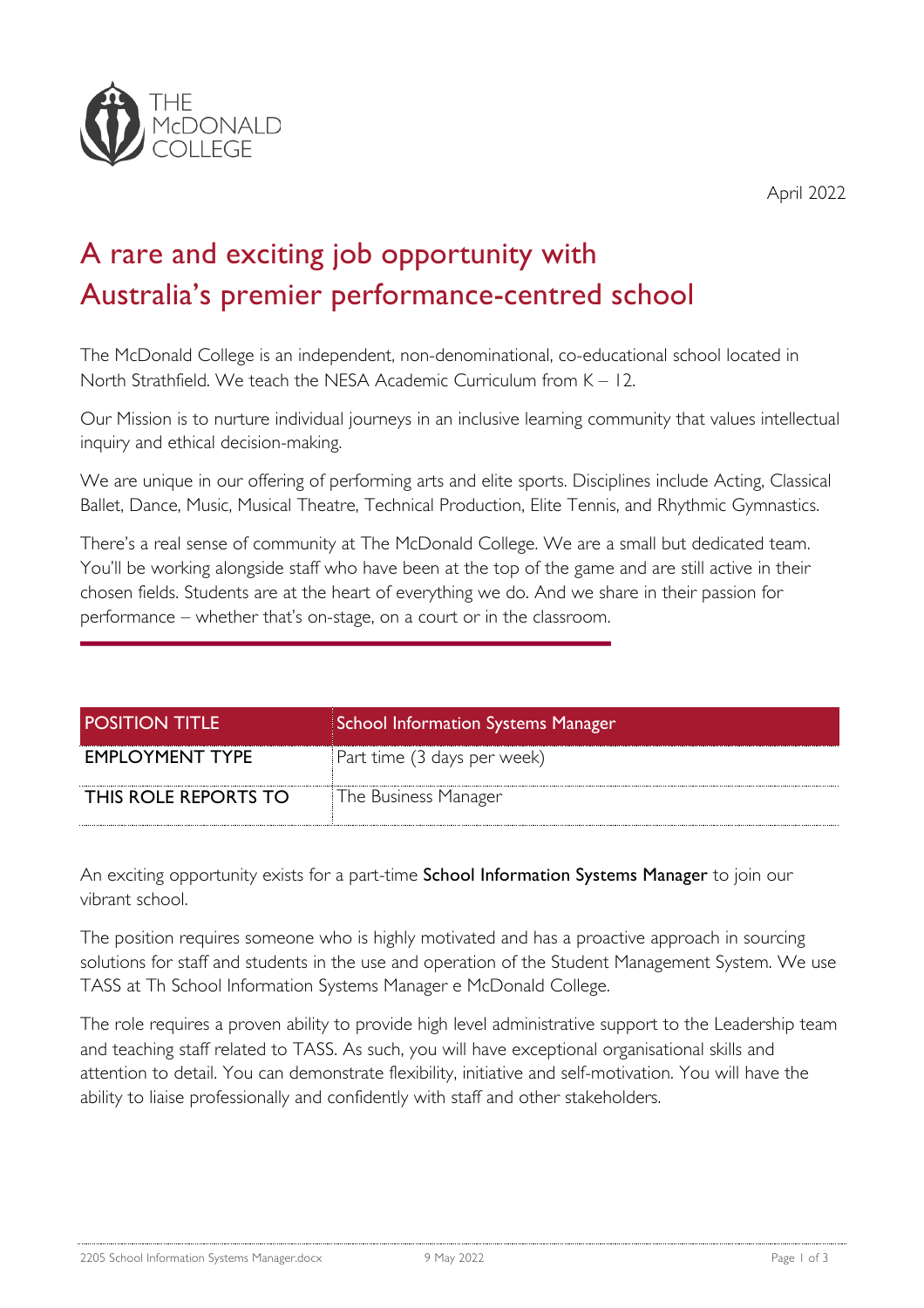| <b>POSITION DESCRIPTION</b> |                                                                                                                                                                                                                                                                                                                                                                                                                                                                                                                                                                                                                                                                                                                                                                                                                                                                                                                                                                                                                                                                                                                                                                                                                                                                                                                                                                                                                                                                                                                                                                                                                                                                                                                                                                                                                                                                                                                                      |
|-----------------------------|--------------------------------------------------------------------------------------------------------------------------------------------------------------------------------------------------------------------------------------------------------------------------------------------------------------------------------------------------------------------------------------------------------------------------------------------------------------------------------------------------------------------------------------------------------------------------------------------------------------------------------------------------------------------------------------------------------------------------------------------------------------------------------------------------------------------------------------------------------------------------------------------------------------------------------------------------------------------------------------------------------------------------------------------------------------------------------------------------------------------------------------------------------------------------------------------------------------------------------------------------------------------------------------------------------------------------------------------------------------------------------------------------------------------------------------------------------------------------------------------------------------------------------------------------------------------------------------------------------------------------------------------------------------------------------------------------------------------------------------------------------------------------------------------------------------------------------------------------------------------------------------------------------------------------------------|
| <b>KEY RESPONSIBILITIES</b> | Work with staff to ensure that the College's data information systems meet<br>٠<br>the curriculum and administrative needs of the College<br>Manage the data in the College's Student Management System (TASS)<br>٠<br>(current & non-current) and ensure the integrity of the data<br>Maintain and update all current and future K - Year 12 student records in<br><b>TASS</b><br>Data entry of any student co-curricular, extra-curricular, off-campus activities,<br>п<br>Learning Profiles, Awards for Years K - 12, ensuring all activities and awards<br>are entered<br>Data entry and maintenance of staff and student special arrangements (eg,<br>٠<br>off-campus time)<br>Work with the Accounts Department as needed, in the operation of TASS<br>٠<br>for billing purposes<br>Work with Office Manager to create templates for mail merges, as well as<br>٠<br>other TASS related operations as they arise<br>Managing all aspects of Student Reporting including setting up the reporting<br>٠<br>periods, upgrading templates as required, uploading to Parent Portal and<br>assisting staff with data entry queries involving webbook and the LMS<br>Investigate the capabilities and features of TASS not currently in use, with the<br>п<br>aim of implementing them and training staff to use them<br>Digital archiving of past student records and reports<br>п<br>Importing to and exporting data from organisations such as NESA, ACARA,<br>٠<br>Atomi, Edval, Edrolo and our school management system (TASS)<br>Development of ICT skills needed as technologies evolve, then development<br>п<br>of strategies for the process of training staff to use these new technologies<br>Conduct face-to-face training sessions for staff as deemed appropriate<br>п<br>Create instructional documents for training purposes<br>٠<br>Perform any other reasonable duties as directed by the College's Executive<br>٠ |
| <b>WORKPLACE HEALTH</b>     | team.<br>Take reasonable care of your own health and safety while at work and                                                                                                                                                                                                                                                                                                                                                                                                                                                                                                                                                                                                                                                                                                                                                                                                                                                                                                                                                                                                                                                                                                                                                                                                                                                                                                                                                                                                                                                                                                                                                                                                                                                                                                                                                                                                                                                        |
| & SAFETY                    | beyond<br>Manage risk and compliance through Complispace by reporting all incidents<br>٠                                                                                                                                                                                                                                                                                                                                                                                                                                                                                                                                                                                                                                                                                                                                                                                                                                                                                                                                                                                                                                                                                                                                                                                                                                                                                                                                                                                                                                                                                                                                                                                                                                                                                                                                                                                                                                             |
|                             | or hazards that may cause injury or illness, and any damage or maintenance<br>requirements affecting the safety of the workplace                                                                                                                                                                                                                                                                                                                                                                                                                                                                                                                                                                                                                                                                                                                                                                                                                                                                                                                                                                                                                                                                                                                                                                                                                                                                                                                                                                                                                                                                                                                                                                                                                                                                                                                                                                                                     |
|                             | Comply with all College policies and standards and any reasonable<br>٠<br>instruction from your manager in relation to WHS                                                                                                                                                                                                                                                                                                                                                                                                                                                                                                                                                                                                                                                                                                                                                                                                                                                                                                                                                                                                                                                                                                                                                                                                                                                                                                                                                                                                                                                                                                                                                                                                                                                                                                                                                                                                           |
|                             | Participate in Occupational Rehabilitation programs as necessary<br>٠                                                                                                                                                                                                                                                                                                                                                                                                                                                                                                                                                                                                                                                                                                                                                                                                                                                                                                                                                                                                                                                                                                                                                                                                                                                                                                                                                                                                                                                                                                                                                                                                                                                                                                                                                                                                                                                                |
|                             | Support the Department's emotional and social wellbeing.<br>٠                                                                                                                                                                                                                                                                                                                                                                                                                                                                                                                                                                                                                                                                                                                                                                                                                                                                                                                                                                                                                                                                                                                                                                                                                                                                                                                                                                                                                                                                                                                                                                                                                                                                                                                                                                                                                                                                        |